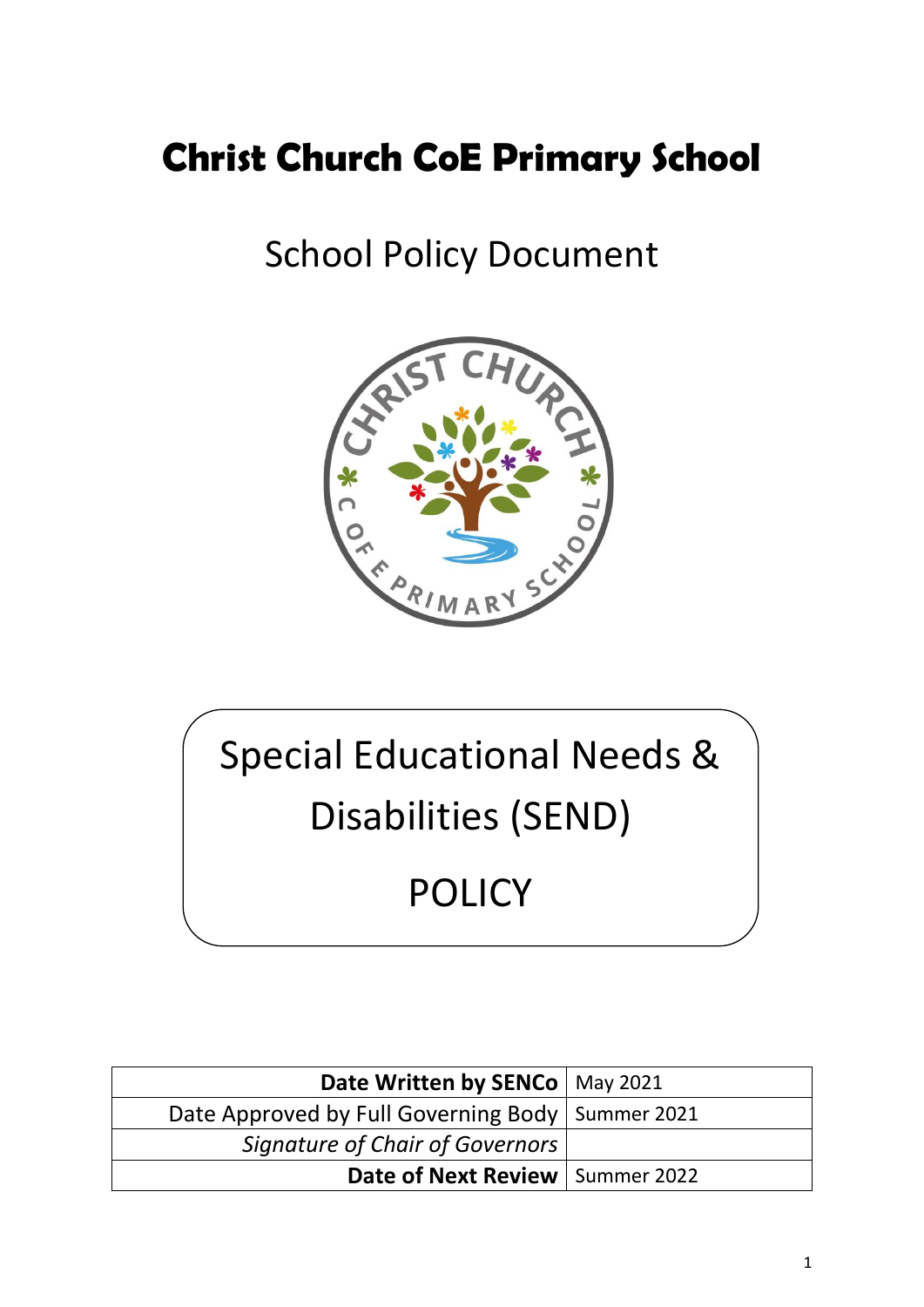# **Christ Church C of E Primary School**

# **Special Educational Needs & Disabilities Policy**

## **Contents:**

| 1. |                                                                  |  |
|----|------------------------------------------------------------------|--|
| 2. | Responsibility for the coordination of SEND provision  5         |  |
| 3. |                                                                  |  |
| 4. |                                                                  |  |
| 5. |                                                                  |  |
| 6. |                                                                  |  |
| 7. |                                                                  |  |
| 8. |                                                                  |  |
| 9. | Access to the curriculum, information and associated services  8 |  |
|    |                                                                  |  |
|    |                                                                  |  |
|    |                                                                  |  |
|    |                                                                  |  |
|    |                                                                  |  |
|    |                                                                  |  |
|    |                                                                  |  |
|    | 17. Links with other agencies and voluntary organisations  11    |  |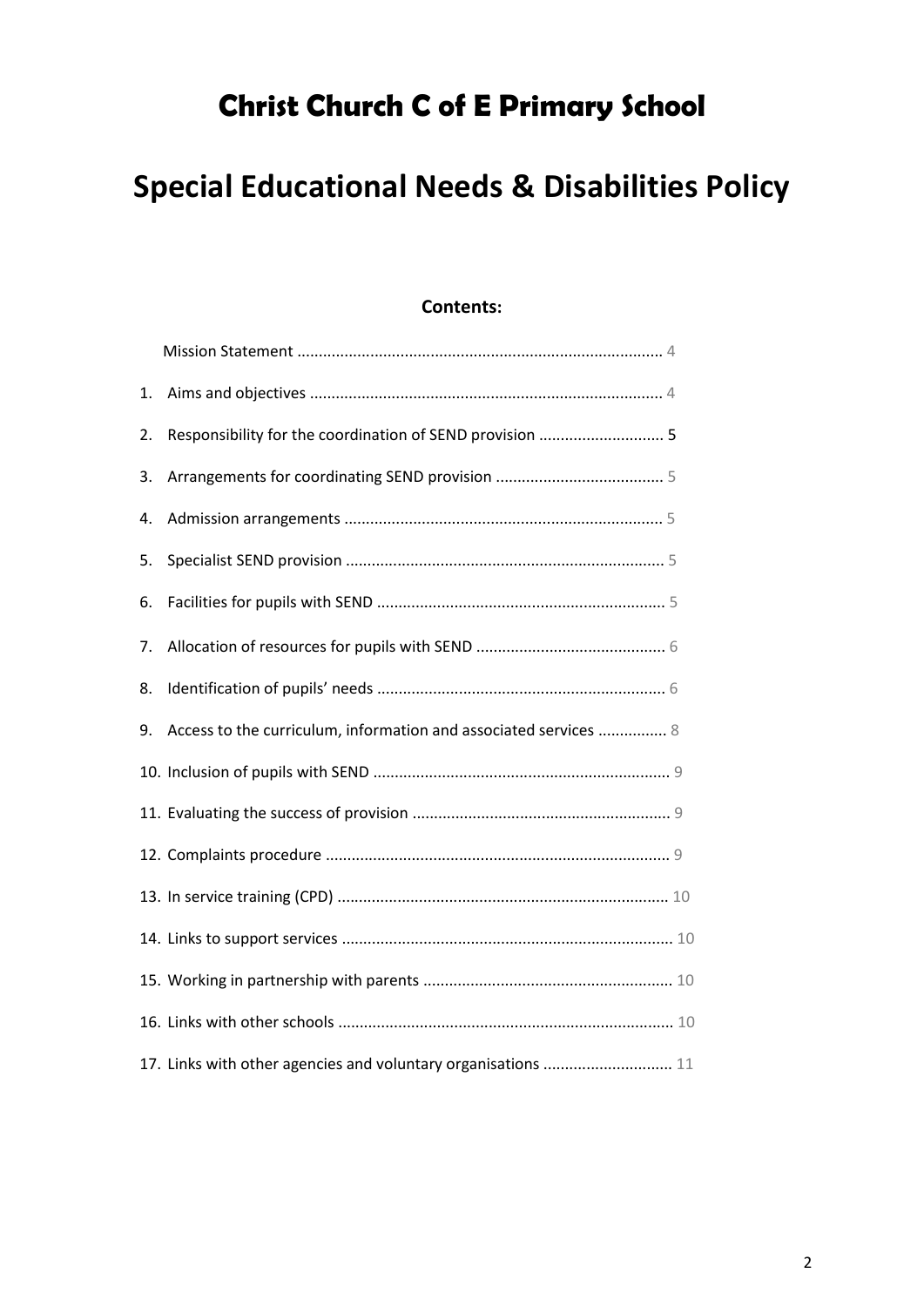#### **Definitions of special educational needs (SEN) taken from section 20 of the Children and Families Act 2014.**

A child or young person has SEN if they have a learning difficulty or disability which calls for special educational provision to be made for them. A child of compulsory school age or a young person has a learning difficulty or disability if they:

- a) have a significantly greater difficulty in learning than the majority of others of the same age; or
- b) have a disability which prevents or hinders them from making use of educational facilities of a kind generally provided for others of the same age in mainstream schools or mainstream post-16 institutions.

A child under compulsory school age has special educational needs if they fall within the definition at (a) or (b) above or would do so if special educational provision was not made for them.

Children must not be regarded as having a learning difficulty solely because the language or form of language of their home is different from the language in which they will be taught.

Disability is a term defined under the Equality Act 2010 as a physical or mental impairment which has a substantial adverse long term effect on the individual's ability to carry out normal day to day activities.

> More details about the reforms and the SEN Code of Practice can be found on the Department for Education's website:

.

#### [www.education.gov.uk/schools/pupilsupport/sen](http://www.education.gov.uk/schools/pupilsupport/sen)

One significant change arising from SEND reforms is that *'Statements of Special Educational Needs'*, for those children with the most complex needs, have now been replaced with a new *Education, Health and Care Plan* (EHCP). These plans are being supported by an Education, Health and Care Plan Pathway. You can view an animation describing this new pathway on Nottinghamshire's SEND Local Offer website:

[www.nottinghamshire.sendlocaloffer.org.uk](http://www.nottinghamshire.sendlocaloffer.org.uk/)

This information is also available by putting the above web address into the browser of a smart phone or tablet.

The SEND Local Offer is a resource which is designed to support children and young people with special educational needs and/or disabilities and their families. It describes the services and provision that are available both to those families in Nottinghamshire that have an Education, Health and Care Plan and those who do not have a plan, but still experience some form of special educational need.

The SEND Local Offer includes information about public services across education, health and social care, as well as those provided by the private, voluntary and community sectors.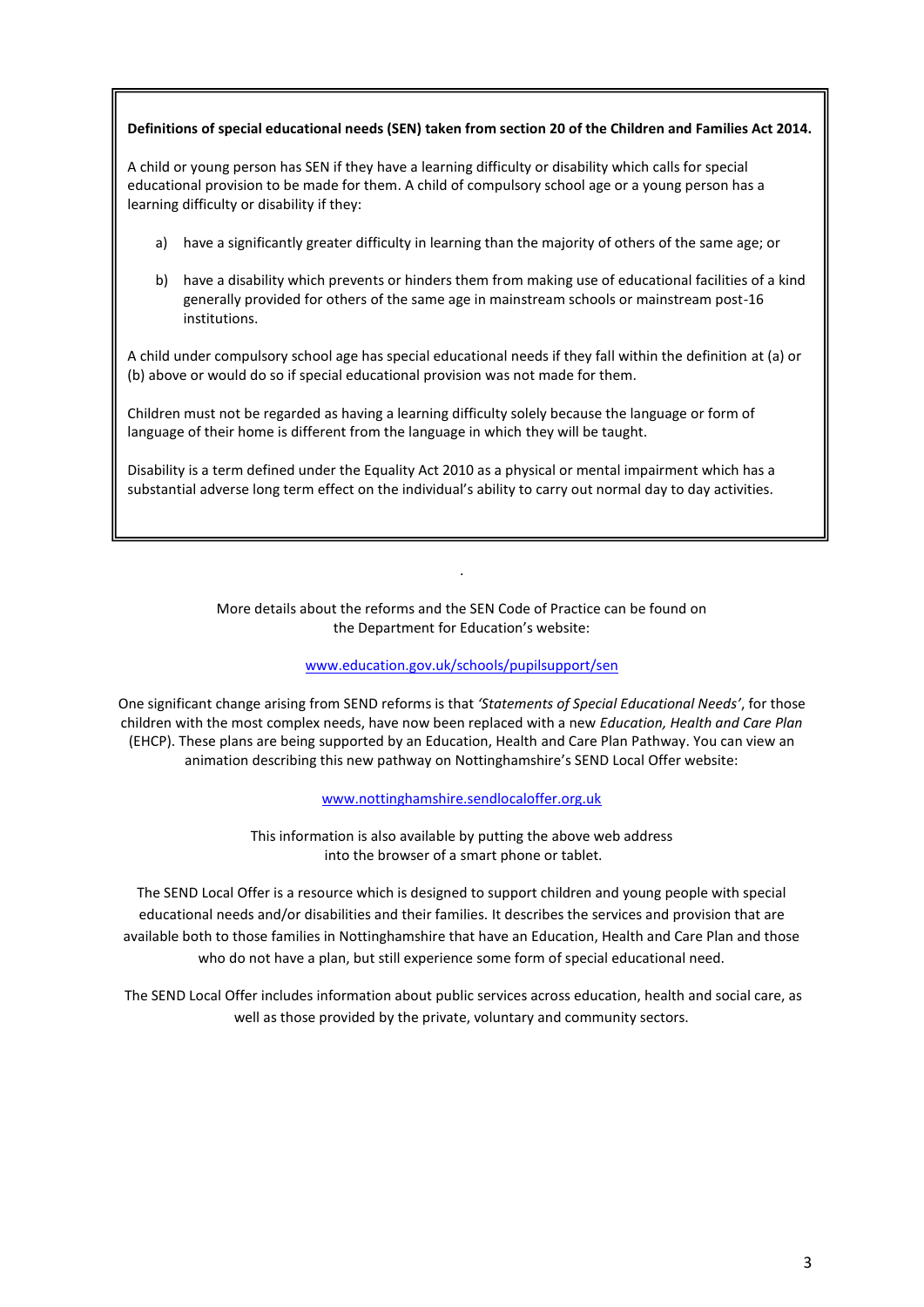# Learning & Growing Together in FAITH, HOPE & LOVE.

#### **Our Mission statement:**

We want our pupils to experience LIFE IN ALL ITS FULLNESS and seek to ensure DEEP PERSONAL GROWTH. We aim to help our pupils discover who they are and who they might be. We promote a TAKE-CARE ETHOS and encourage our children to take care of other people and the environment. We encourage our children to go BEYOND EXPECTATION and to **SHINE** in all that they do.

Christ Church CoE Primary School values the abilities and achievements of all its pupils, and is committed to providing for each pupil the best possible environment for learning.

- We foster a **caring supportive environment** based on Christian values that is conducive to learning and development for all within the school community.
- We are an **inclusive** community in which members are encouraged to live and work harmoniously, regardless of their ability, age, gender, sexual orientation, ethnic, religious, cultural or social background.
- Our **broad, balanced curriculum** meets the needs of all pupils and promotes their spiritual, moral, cultural, social, intellectual and physical development.

# **1. Aims & Objectives**

We aim to provide every child with access to a broad and balanced education; this includes the National Curriculum in line with the *Special Educational Needs Code of Practice.* We strive to ensure that all children, regardless of any barriers to learning, achieve their full potential.

Our Christian values and ethos are also intrinsic to our provision.

- We believe that every individual has an equal value and worth to God. We aim to ensure that all SEND pupils are treated with dignity and valued individually. We want all pupils to know that they have a voice and are listened to.
- We aim for everyone to take as full a part as possible in all school activities, and feel secure and supported as part of our learning community.

#### **SEND Objectives:**

- **Identify the needs of pupils with SEND as early as possible.** This is most effectively done by gathering information from parents, education, health & care services [and feeding schools or early years settings – where applicable] prior to the child's entry into the school.
- **Monitor the progress of all pupils** in order to aid the identification of pupils with SEND. Continuous monitoring of those pupils with SEND by their teachers will help to ensure that they are able to reach their full potential.
- **Make appropriate provision to overcome all barriers to learning and ensure pupils with SEND have full access to the National Curriculum**. This will be co-ordinated by the SENDCo and Head Teacher, and will be carefully monitored and regularly reviewed in order to ensure that individual targets are being met and all pupils' needs are catered for.
- **Work with parents** to gain a better understanding of their child, and involve them in all stages of their child's education. This includes supporting them in terms of understanding SEND procedures and practices, providing regular reports on their child's progress.
- **Work with and in support of outside agencies** when the pupils' needs cannot be met by the school alone.
- **Create a school environment where pupils feel safe to voice their opinions of their own needs.** Children are given opportunities to give their views and talk about their experiences in school. Children will be encouraged to participate in all aspects of school life.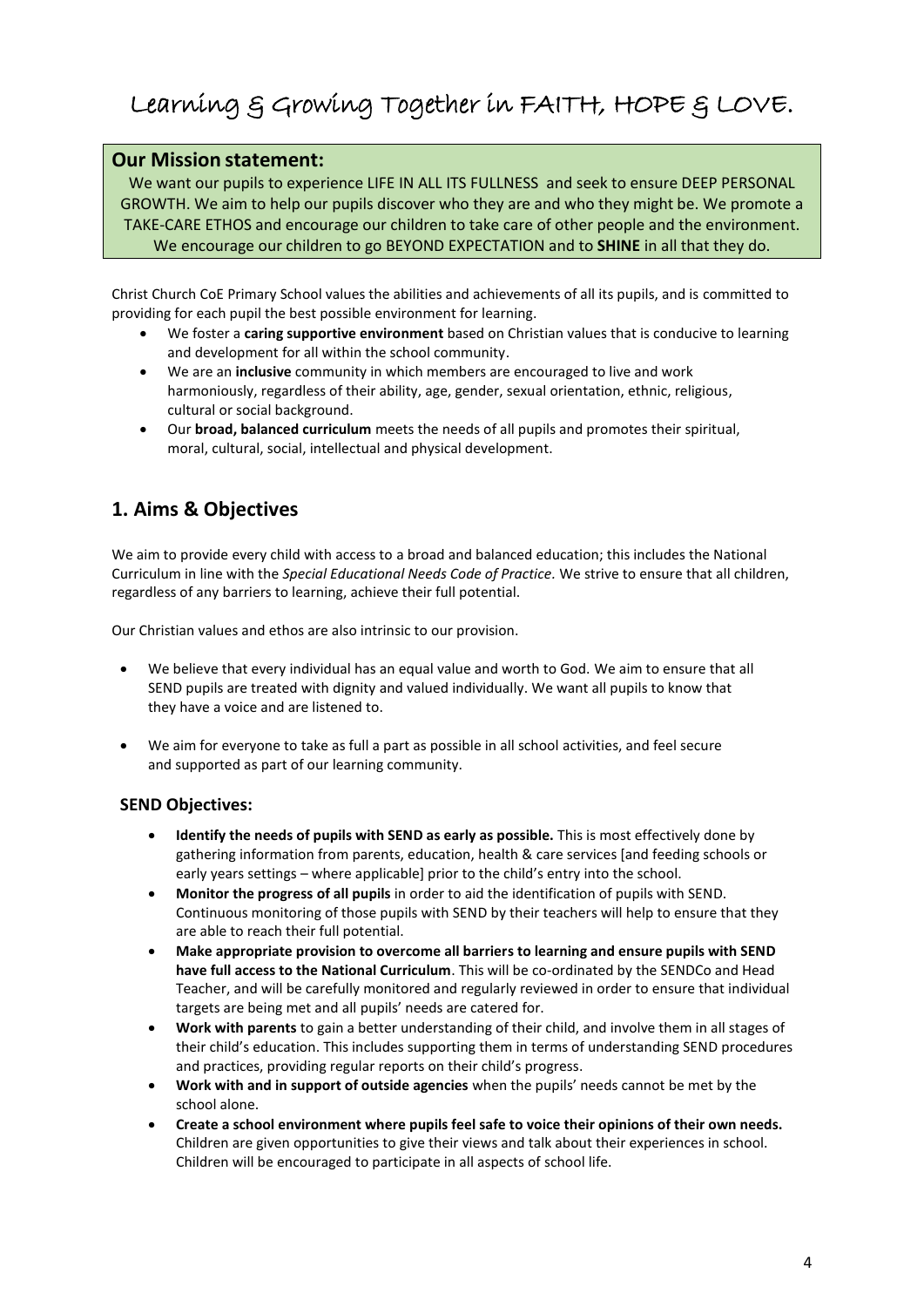# **2. Responsibility for the coordination of SEND provision**

- The person responsible for overseeing the provision for children with SEND is Mrs Alison Richardson (Head Teacher), supported by Mrs Harriet Jackson (SENDCo).
- The person co-ordinating the day-to-day provision of education for pupils with SEND is Mrs Harriet Jackson (SENDCo).

The school also has the support of specialist staff. These are visiting professionals including: Early Years Support, Schools and Family Specialist Service, Speech therapists and Occupational therapists.

# **3. Arrangements for coordinating SEND provision**

The SENDCo will hold details of all SEND Support records (such as provision maps and Individual Pupil Support Plans) and monitor targets and progress for individual pupils.

#### **All school staff can access:**

- The School SEND Policy
- A copy of the full SEND Register
- Guidance on identification in the Code of Practice
- Information on individual pupils' special educational needs and disabilities
- Practical advice, teaching strategies and information about types of special educational needs and disabilities
- Information on the secure school IT system (e.g. regarding individual pupils)
- Information on current legislation and SEND provision
- Information available through Nottinghamshire's SEND Local Offer

This information is made accessible to all staff and parents in order to aid the effective co-ordination of the school's SEND provision. In this way, every staff member will have complete and up-to-date information about all pupils with special needs and their requirements which will enable them to provide for the individual needs of all pupils.

## **4. Admission Arrangements**

The admission arrangements for *all* pupils are in accordance with national legislation, including the Equality Act 2010*.* This includes children with any level of SEND; those with Education, Health and Care Plans and those without.

# **5. Specialist SEND Provision**

Christ Church CoE Primary School keeps a SEND register and a Concern / Class Action List (e.g. children who need to be monitored). These lists are reviewed regularly and include children with difficulties or barriers to learning in the areas of: Cognition and Learning, Communication and Interaction, Social and Emotional Health as well as those with Sensory, Physical and Medical needs.

Our SENDCo specialises in SEND provision and support, but **all staff support children with SEND**. We also have a fully trained ELSA (Emotional Literacy Support Assistant).

We are committed to whole school inclusion. For more information on our provision for inclusion including our involvement in specialist programmes to aid inclusion see section 10.

## **6. Facilities for pupils with SEND**

We are committed to whole school inclusion and make reasonable adjustments when relevant and necessary, to meet the needs of our SEND children. Please refer to our current Accessibility Plan.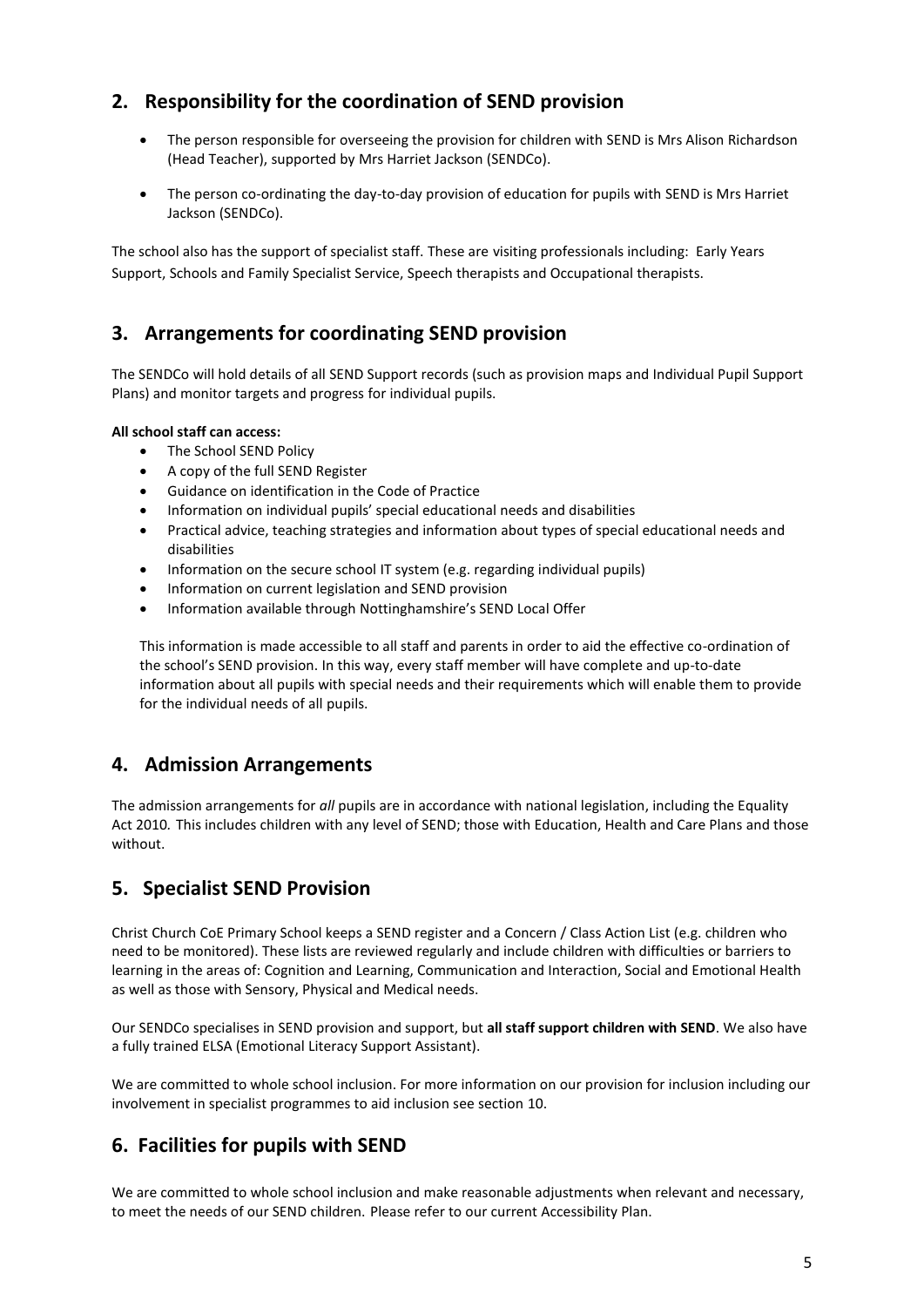# **7. Allocation of resources for pupils with SEND**

All pupils with SEND will have access to their basic entitlement, plus £6000 from the notional budget. Some pupils with SEND may access additional funding. This additional funding might be from a budget which is devolved to - and moderated by - the local Family of Schools. For those with the most complex needs, additional funding is retained by the local authority. This is accessed through the Family of Schools. Where there is a particularly high level of need, the school SENDCo and Family SENDCo will refer individual applications to a multi-agency panel which is administered by the Local Authority, and which will determine whether the level and complexity of need meets the threshold for this funding. The school Leadership Team (including the SENDCo) prioritises pupil needs and allocates appropriate staffing and resources to meet the needs.

# **8. Identification of pupils needs**

#### **Identification**

A child or young person has SEN if they have a learning difficulty or disability which calls for special educational provision to be made for them. A child of compulsory school age or a young person has a learning difficulty or disability if they:

- have a significantly greater difficulty in learning than the majority of others of the same age; or
- have a disability which prevents or hinders them from making use of educational facilities of a kind generally provided for others of the same age in mainstream schools or mainstream post-16 institutions.

A child under compulsory school age has special educational needs if they fall within the definition above or would do so if special educational provision was not made for them.

Children must not be regarded as having a learning difficulty solely because the language or form of language of their home is different from the language in which they will be taught.

Disability is a term defined under the Equality Act 2010 as a physical or mental impairment which has a substantial adverse long term effect on the individual's ability to carry out normal day to day activities.

#### **A Graduated Approach**

#### *Quality First Teaching: High Quality Teaching for All*

- Any pupils who are falling *significantly* outside of the range of expected academic achievement in line with predicted performance indicators and grade boundaries will be monitored.
- Once a pupil has been identified as *possibly* having SEND they will be closely monitored by staff in order to gauge their level of learning and possible difficulties.
- The class teacher will take steps to provide differentiated learning opportunities that will aid the pupil's academic progression and enable the teacher to better understand the provision and teaching style that needs to be applied.
- The SENDCo will be consulted, as needed, for support and advice; they may wish to observe the pupil in class.
- It can then be determined what level of provision the child will need going forward.
- If a pupil has recently been removed from the SEND list they may also fall into this category, as continued monitoring will be necessary.
- Parents will be informed fully of every stage of their child's development and the circumstances under which they are being monitored. They are encouraged to share information and knowledge with the school.
- The child is formally recorded by the school as being under observation due to concern by parent or teacher, but this does not place the child on the SEND register. It is recorded by the school as an aid to further progression and for future reference. Parents are given this information.
- Pupil progress meetings are used to monitor and assess the progress being made by the child. The frequency of these meetings is dependent on the individual child's needs and progress being made.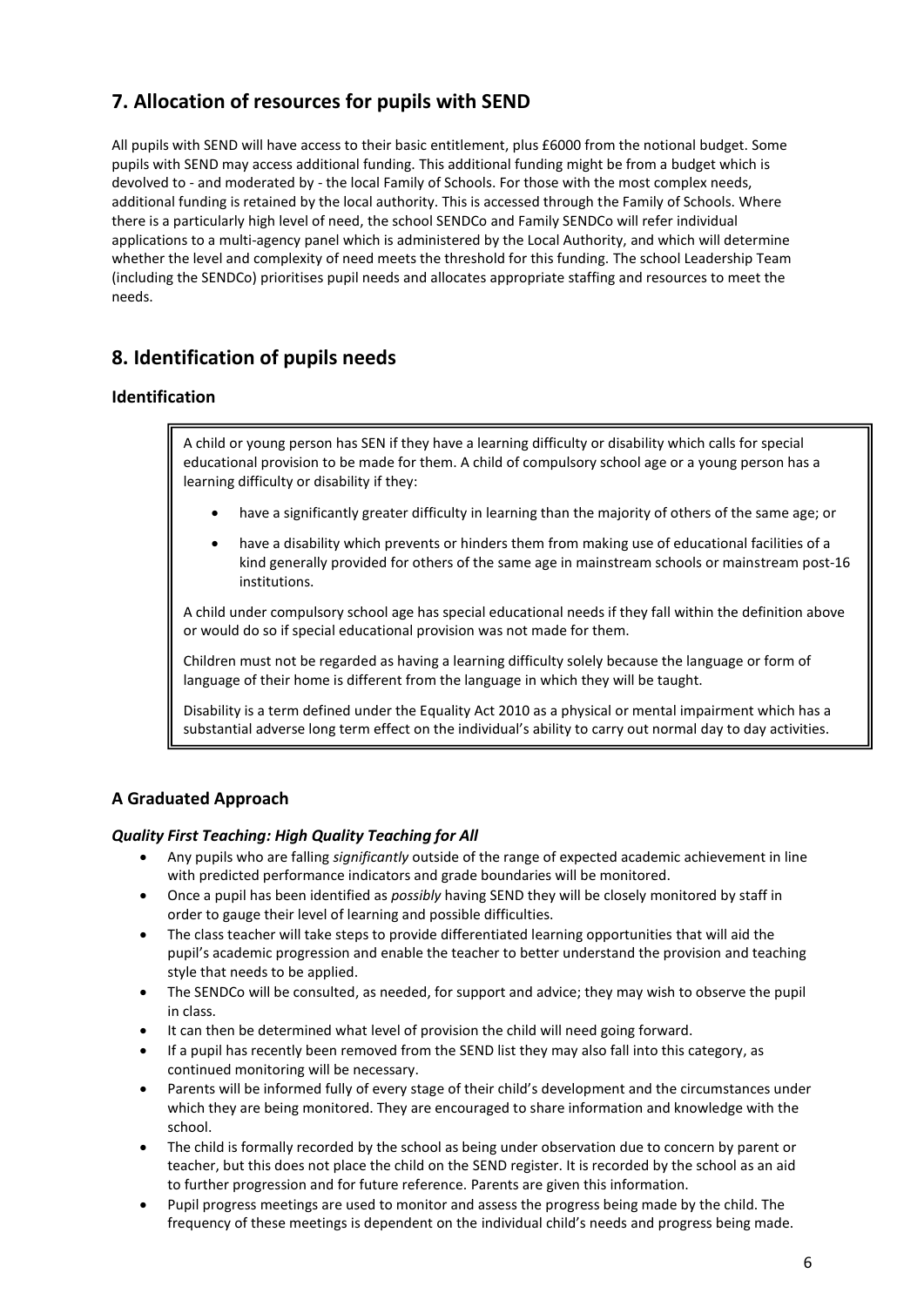#### *SEND Support*

Where it is determined that a pupil does have SEND, parents will be formally advised of this and the child will move on to the SEND register. The aim of formally identifying a pupil with SEND is to help school ensure that effective provision is put in place and so remove barriers to learning. The support provided consists of a four – part process:

- ASSESS
- PLAN
- DO
- REVIEW

This is an ongoing cycle to enable the provision to be refined and revised as the understanding of the needs of the pupil grows. This cycle enables the identification of those interventions which are the most effective in supporting the pupil to achieve good progress and outcomes.

#### *ASSESS*

This involves clearly analysing the pupil's needs using the teacher's assessment and experience of working with the pupil; details of previous progress and attainment; comparisons with peers and national data; as well as the views and experience of parents. The pupil's views and where relevant, advice from external support services will also be considered. Any parental concerns will be noted and compared with the school's information and assessment data on how the pupil is progressing.

This analysis will require regular review to ensure that support and intervention is matched to need, that barriers to learning are clearly identified and being overcome and that the interventions being used are developing and evolving as required. Where external support staff are already involved, their work will help inform the assessment of need. Where they are not involved they may be contacted, if this is felt to be appropriate, following discussion and agreement from parents.

#### *PLAN*

Planning will involve consultation between the teacher, SENDCo and parents to agree the adjustments, interventions and support that are required; the impact on progress, development and or behaviour that is expected and a clear date for review. Parental involvement may be sought, where appropriate, to reinforce or contribute to progress at home.

All those working with the pupil, including support staff will be informed of their individual needs, the support that is being provided, any particular teaching strategies/approaches that are being employed and the outcomes that are being sought.

#### *DO*

The class teacher remains responsible for working with the child on a day-to-day basis. They will retain responsibility even where the interventions may involve group or one-to-one teaching away from the main class /subject teacher. They will work closely with teaching assistants and /or relevant specialist staff to plan and assess the impact of support and interventions and links with classroom teaching. Support with further assessment of the pupil's strengths and weaknesses, problem solving and advising of the implementation of effective support will be provided by the SENDCo.

#### *REVIEW*

Reviews will be undertaken in line with agreed dates. The review process will evaluate the impact and quality of the support and interventions. It will also take account of the views of the pupil and their parents. The class teacher, in conjunction with the SENDCo will revise the support and outcomes based on the pupil's progress and development making any necessary amendments going forward, in consultation with parents and the pupil.

Parents will be provided with clear information about the impact of support to enable them to be involved in planning the next steps.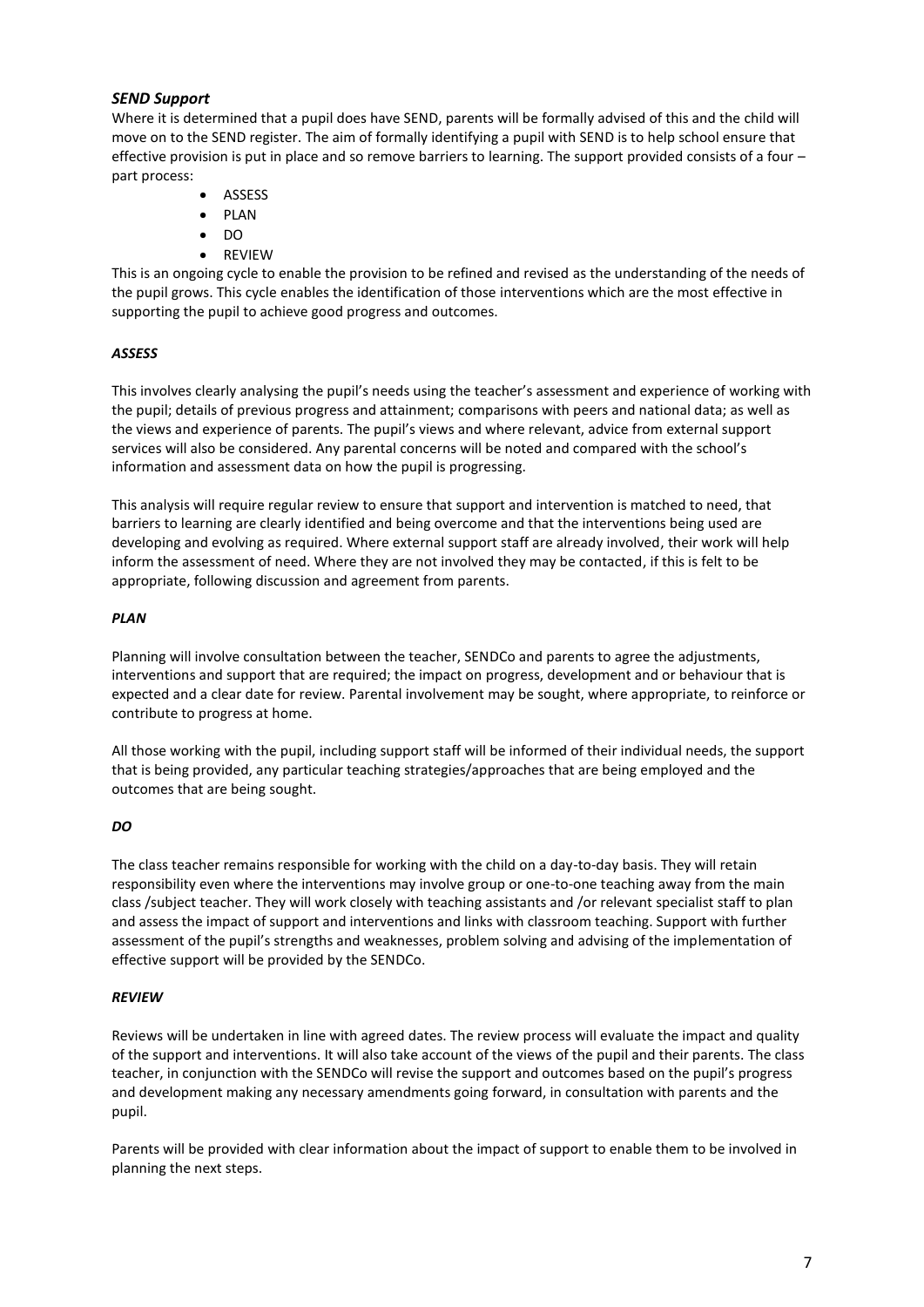#### *Referral for an Education, Health and Care Plan*

If a child has lifelong or significant difficulties they may undergo a Statutory Assessment Process which is usually requested by the school but can be requested by a parent in liaison with the school. This will occur where the complexity of need or a lack of clarity around the needs of the child are such that a multi-agency approach to assessing that need, planning provision and identifying resources, is required.

The decision to make a referral for an EHCP will be taken at a progress review.

The application for an Education Health Care Plan will combine information from a variety of sources including:

- Parents
- Teachers
- SENDCo
- Social Care
- Health professionals

Information will be gathered relating to the current provision provided, action points that have been taken, and the preliminary outcomes of targets set. A decision will be made by a group of people from Education, Health and Social Care about whether or the child is eligible for an EHC Plan. Parents have the right to appeal against a decision not to initiate a statutory assessment leading to an EHC Plan.

Further information about EHC Plans can found via the SEND Local Offer:

#### [www.nottinghamshire.sendlocaloffer.org.uk](http://www.nottinghamshire.sendlocaloffer.org.uk/)

or by speaking to an Education, Health and Care Plan Co-ordinator on:

#### **0115 9774012 or 0115 9773323**

or by contacting the Parent Partnership Service on:

#### **0115 948 2888**

#### *Education, Health and Care Plans [EHC Plan]*

- Following Statutory Assessment, an EHC Plan will be provided by Nottinghamshire County Council, if it is decided that the child's needs are not being met by the support that is ordinarily available. The school and the child's parents will be involved in developing and producing the plan.
- Parents have the right to appeal against the content of the EHC Plan. They may also appeal against the school named in the Plan if it differs from their preferred choice.
- Once the EHC Plan has been completed and agreed, it will be kept as part of the pupil's formal record and reviewed at least annually by staff, parents and the pupil. The annual review enables provision for the pupil to be evaluated and, where appropriate, for changes to be put in place, for example, reducing or increasing levels of support.

# **9. Access to the curriculum, information & associated services**

Pupils with SEND will be given access to the curriculum through the specialist SEND provision provided by the school as is necessary, as far as possible, in line with the wishes of their parents and the needs of the individual.

Every effort will be made to educate pupils with SEND alongside their peers in a mainstream classroom setting. Where this is not possible, the SENDCo will consult with the child's parents for other flexible arrangements to be made.

Provision maps are put in place each term. They are reviewed in Pupil Progress Meetings when progress is reviewed and the next step for provision decided.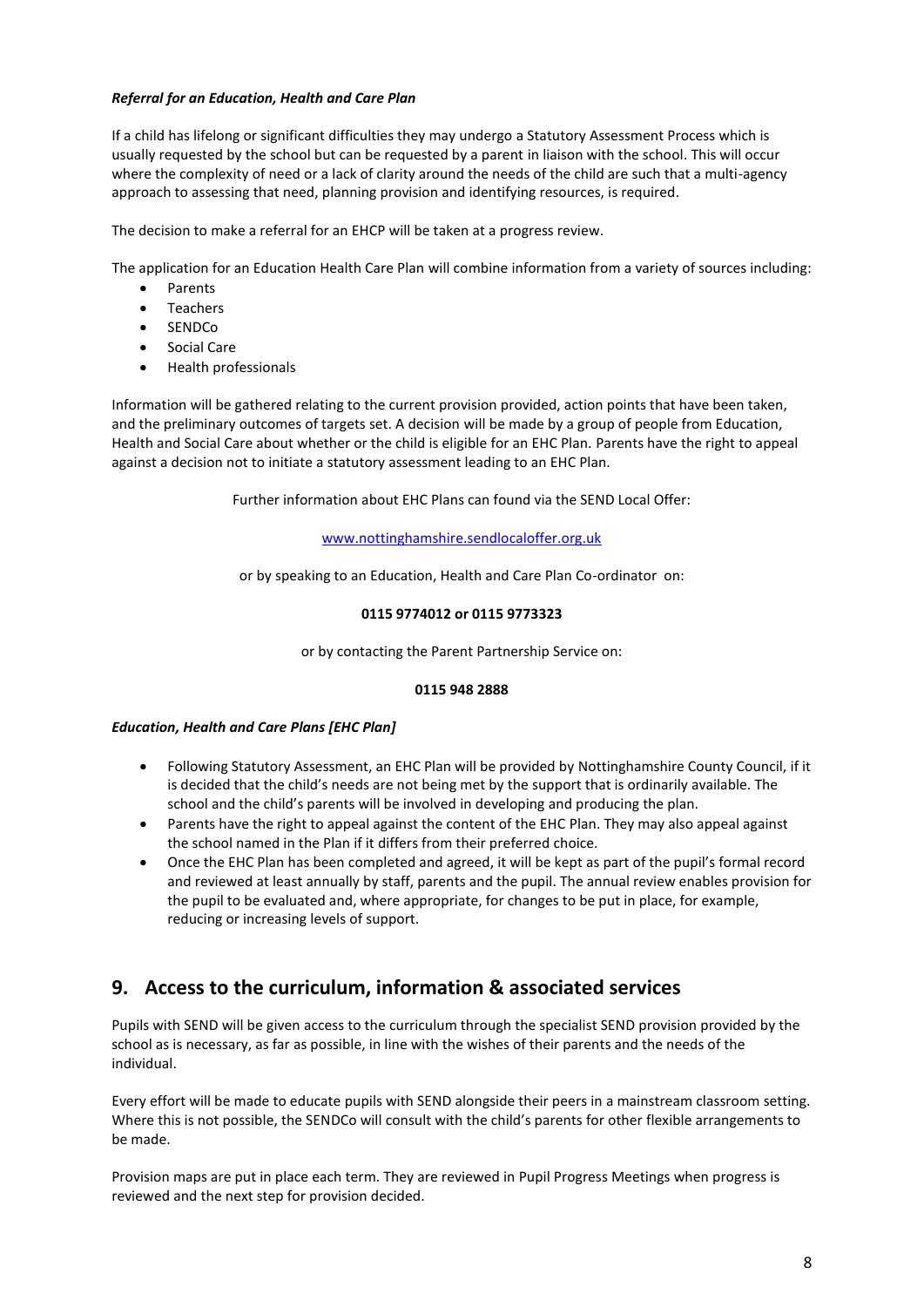- Keeping staff fully informed of the special educational needs of any pupils in their charge including sharing progress reports, medical reports and teacher feedback
- Providing regular training and learning opportunities for staff on the subject of SEND and SEND teaching. School staff should be up to date with teaching methods which will aid the progress of all pupils including those with SEND
- Making use of all class facilities and space
- Using in-class provisions and support effectively to ensure that the curriculum is differentiated where necessary.
- Making sure that individual or group tuition is available where it is felt that pupils would benefit from this provision.
- Any decision to provide group teaching outside the classroom will involve the SENDCo in providing a rationale and focus on flexible teaching. Parents will be made aware of any circumstances in which changes have been made.
- Setting appropriate individual targets that motivate pupils to do their best, and celebrating achievements at all levels.

## **10. Inclusion of pupils with SEND**

The SENDCo oversees the school's policy for equal opportunity and inclusion and is responsible for ensuring that they are implemented effectively throughout the school.

The school curriculum is regularly reviewed by the Head Teacher together with the SENDCo and wider staff to ensure that it promotes the inclusion of all pupils. This includes learning outside the classroom.

The school will seek advice, as appropriate, around individual pupils, from external support services through the termly 'Springboard meetings', Early Help Unit and the Multi-Agency Safeguarding Hub.

# **11. Evaluating the success of provision**

In order to make consistent continuous progress in relation to SEND provision, the school encourages feedback from staff, parents and pupils throughout the year.

Parents have the opportunity to give formal feedback through the annual stakeholder survey, provision review and at SEND review meetings. They are also encouraged to give informal feedback at any time by speaking to a member of staff.

Pupils take part in an annual survey and may also be interviewed by the SENDCo and / or the SEND Link Governor.

Success of our SEND provision is evaluated by use of a provision management approach. SEND provision is mapped and the monitoring, review and evaluation of interventions used to support pupils. Information from provision management is used to identify how effective interventions are in enabling pupils to achieve academic and wider outcomes.

Pupil progress is monitored on a termly basis in line with the SEND Code of Practice. The SENCo / Head Teacher will inform the SEND Governor, who reports back to the Pupils & Curriculum Committee and who will update the Governing Body at least annually.

Evidence collected will help inform school development and improvement planning.

# **12. Complaints procedure**

If a parent or carer has any concerns or complaints regarding the care or welfare of their child, an appointment can be made by them to speak to the SENDCo or Head Teacher who will be able to advise on formal procedures for complaint if the parent / carer feels that this is still necessary.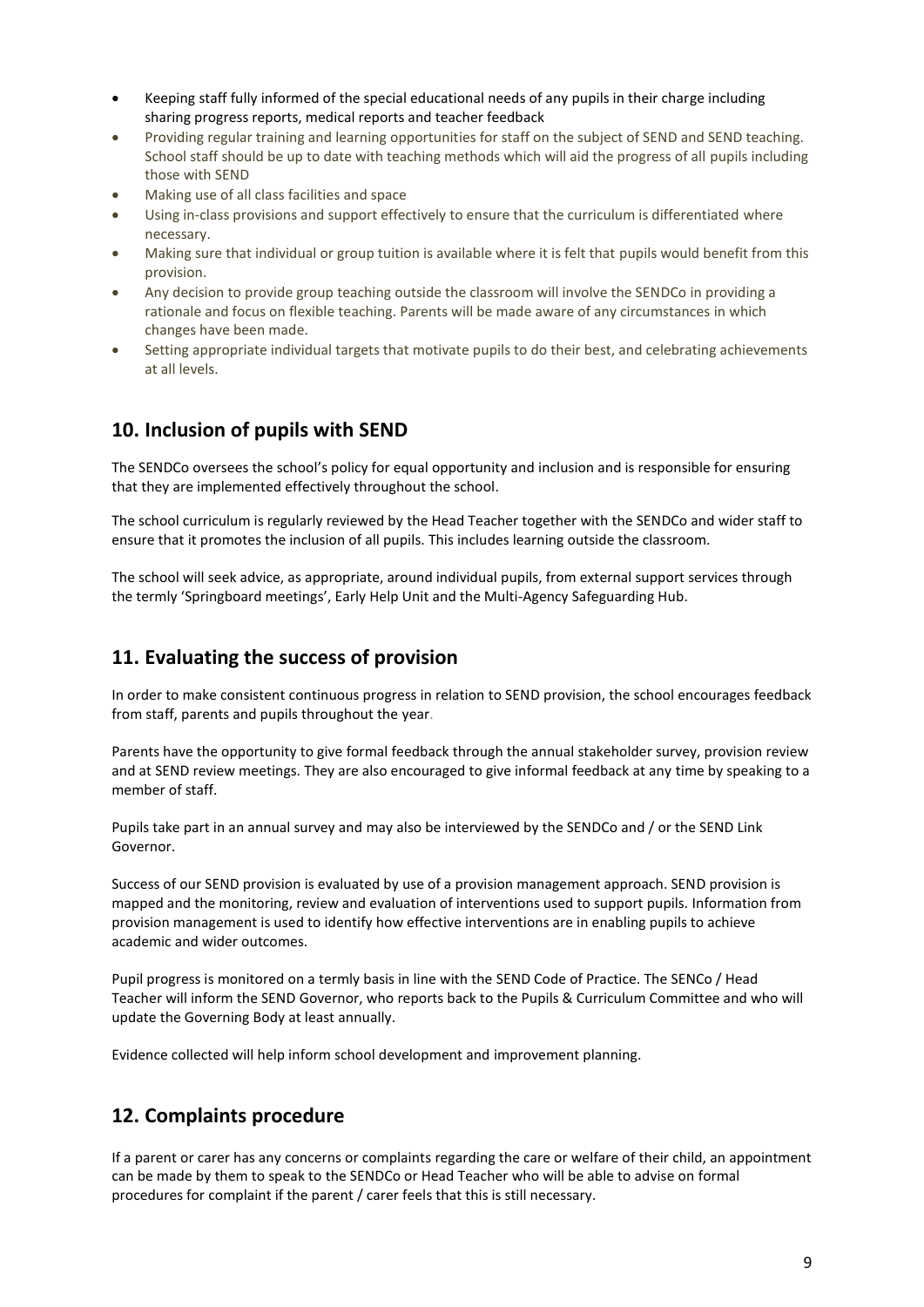# **13. In service training (CPD)**

We aim to keep all school staff up to date with relevant training and developments in teaching practice in relation to the needs of pupils with SEND.

We recognise the need to train *all* our staff on SEND issues. The SENDCo, with the senior leadership team, ensures that training opportunities are matched to school development priorities and those identified through the use of provision management.

The SENDCo attends relevant SEND courses, Family SEND meetings and facilitates/signposts relevant SEND focused external training opportunities for all staff.

## **14. Links to support services**

The school continues to build strong working relationships and links with external support services in order to fully support our SEND pupils and to aid school inclusion. Contact is made to relevant services when identified.

Sharing knowledge and information with our support services is key to the effective and successful SEND provision within our school. Any one of the support services may raise concerns about a pupil. This will then be brought to the attention of the SENDCo*,* and class teacher who will then inform the child's parents.

# **15. Working in partnerships with parents**

Christ Church CoE Primary School believes that a close working relationship with parents is vital in order to ensure:

- early and accurate identification and assessment of SEND leading to the correct intervention and provision
- continuing social and academic progress of children with SEND
- personal and academic targets are set and met effectively

Parents can make an appointment to talk to the class teacher or SENDCo at any time if they have a particular concern about their child and/or the provision being made for their child.

Parents are kept up to date with their child's progress through termly reviews, parent's evenings, and reports at the end of the year.

In cases where more frequent regular contact with parents is necessary, this will be arranged based on the individual pupil's needs.

If an assessment or referral indicates that a pupil has additional learning needs the parents and the pupil will always be consulted with regards to future provision. Parents are invited to attend meetings with external agencies regarding their child, and are kept up to date and consulted on any points of action drawn up in regards to the provision for their child.

The school's SEND governor may also be contacted in relation to SEND matters.

## **16. Links with other schools**

The school is a member of *The Newark Family of Schools.* This enables the schools to build a bank of joint resources and to share advice, training and development activities and expertise.